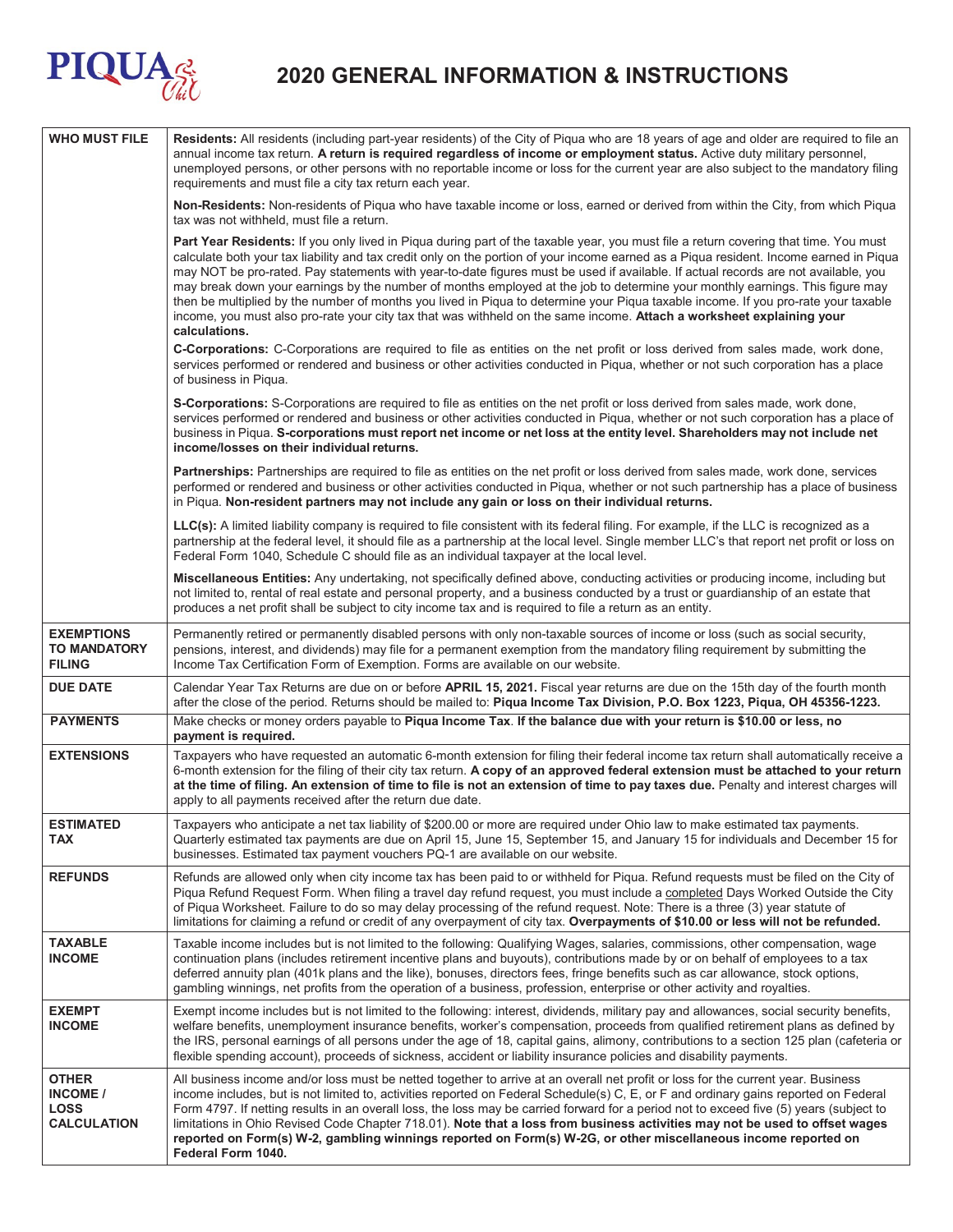# **PIQUA**

## **2020 GENERAL INFORMATION & INSTRUCTIONS**

| <b>PENALTY AND</b><br><b>INTEREST</b> | A \$25.00 late filing penalty per month with a max \$150 will be imposed for the failure to file a return by the due date (regardless of<br>balance due shown on return).                                                                                                                  |  |  |  |
|---------------------------------------|--------------------------------------------------------------------------------------------------------------------------------------------------------------------------------------------------------------------------------------------------------------------------------------------|--|--|--|
|                                       | A 15% penalty will be imposed on the balance of unpaid tax due as of the first day after the original due date of the return.                                                                                                                                                              |  |  |  |
|                                       | Interest will be imposed on the balance of unpaid tax due beginning with the first day after the original due date of the return.<br>Please visit our website (www.piquaoh.org) for the current interest rate.                                                                             |  |  |  |
| <b>ATTACHMENTS</b>                    | Attach your Federal Form 1040, and supporting documentation for each income, loss or deduction item reported on your city<br>return. Examples include: Form(s) W-2 and W-2G, Form(s) 1099-Misc, Schedule(s) K-1, or Federal Schedule(s) 1, C, E, or F.                                     |  |  |  |
|                                       | <b>Partnerships</b> must attach all pages of the Federal Form 1065 (including all schedules and supporting statements) and copies<br>of all K-1s. Note: Schedules K-1 should include detail regarding each partner's share of city income and income tax paid on each<br>partner's behalf. |  |  |  |
|                                       | Corporations must attach a complete copy of the Federal Form 1120 or 1120S (including all schedules and supporting statements).                                                                                                                                                            |  |  |  |
|                                       | Fiduciaries/Trusts/Estates mustatiach a complete copy of the Federal Form 1041 (including all schedules and supporting statements).                                                                                                                                                        |  |  |  |
| <b>DISCLAIMER</b>                     | Definitions and instructions are illustrative only. The City of Piqua Income Tax Code and the Ohio Revised Code supersede any<br>interpretation presented.                                                                                                                                 |  |  |  |